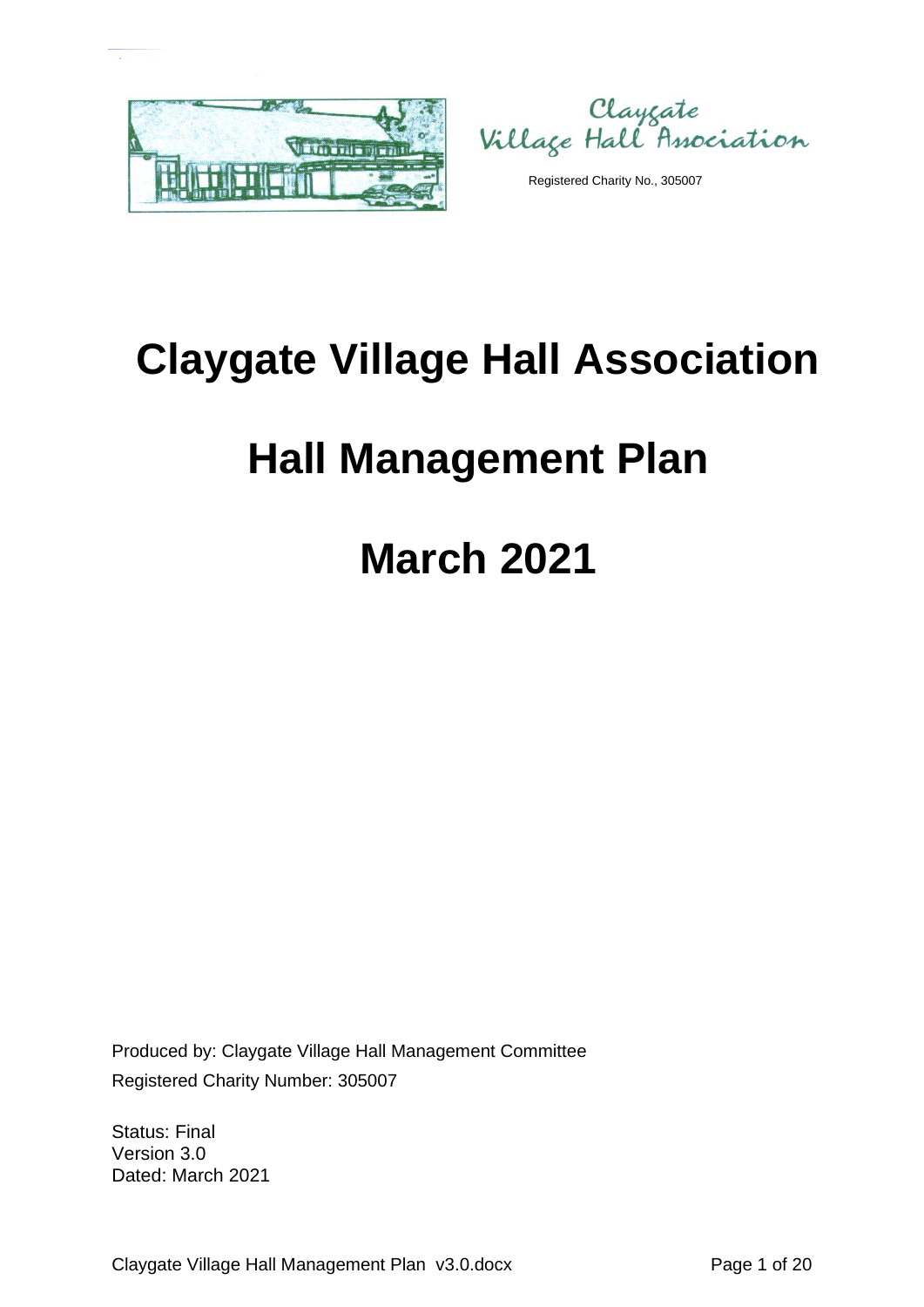# **Contents**

| How do the Management Committee liaise with the Board of Trustees? 8     |  |
|--------------------------------------------------------------------------|--|
|                                                                          |  |
|                                                                          |  |
|                                                                          |  |
|                                                                          |  |
|                                                                          |  |
|                                                                          |  |
|                                                                          |  |
|                                                                          |  |
|                                                                          |  |
|                                                                          |  |
|                                                                          |  |
|                                                                          |  |
| What is the approval process for Capital Expenditure on improvements? 11 |  |
|                                                                          |  |
|                                                                          |  |
|                                                                          |  |
|                                                                          |  |
|                                                                          |  |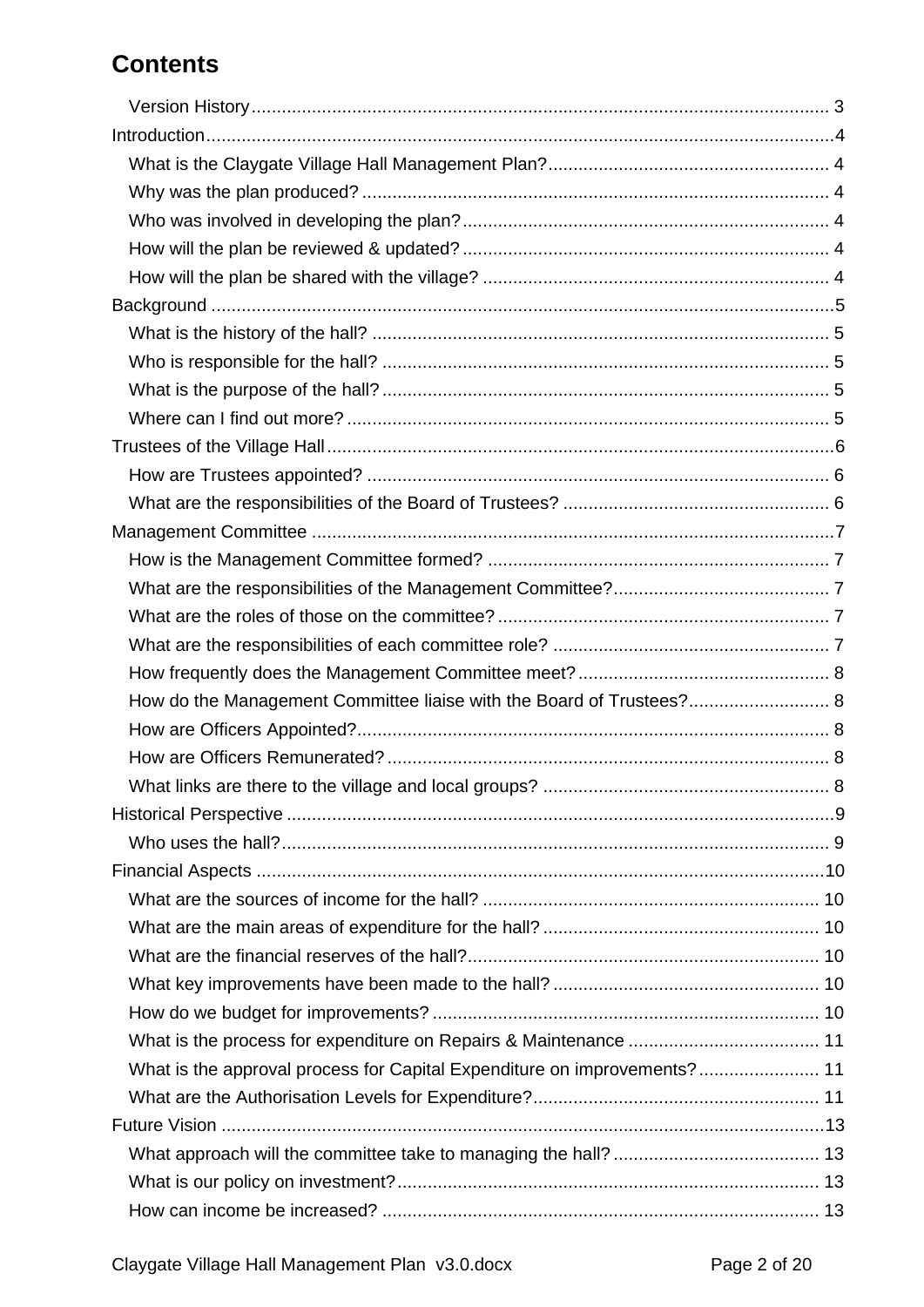| Secretary to Trustees and Management Committee's Role Description 16 |  |
|----------------------------------------------------------------------|--|
|                                                                      |  |
|                                                                      |  |
|                                                                      |  |
|                                                                      |  |
|                                                                      |  |
|                                                                      |  |
|                                                                      |  |

# <span id="page-2-0"></span>**Version History**

| Version | <b>Status</b>                     | Date              | <b>Changes Made</b>                                                                                       |
|---------|-----------------------------------|-------------------|-----------------------------------------------------------------------------------------------------------|
| 1.0     | <b>Draft</b>                      | <b>June 2018</b>  |                                                                                                           |
| 1.3     | <b>Draft</b>                      | January 2019      | Amendment to section re authorisation levels as<br>agreed at Trustee meeting in Oct '18                   |
| 1.4     | <b>Draft</b>                      | <b>March 2019</b> | For review at March Trustees Meeting                                                                      |
| 2.0     | Approved                          | April 2019        | <b>Approved by Trustees</b>                                                                               |
| 2.3     | Revision                          | January 2020      | Updated Trustee details and added 2020<br><b>Budgets</b>                                                  |
| 2.4     | Revision                          | <b>March 2020</b> | Added new Chair & Vice Chair & removed Brian<br>B's name from the version on the website                  |
| 2.5     | Revision                          | September<br>2020 | Minor updates resulting from change in<br>Representative Trustees & updating of Figures<br>and Statistics |
| 2.6     | Revision                          | November<br>2020  | Updated Trustee List included new statement on<br>Minor projects approved at Nov meeting                  |
| 2.7     | Published<br>awaiting<br>approval | January 2021      | <b>Updated Trustee List</b>                                                                               |
| 2.8     | For MC<br><b>Review</b>           | March 2021        | Inclusion of financial data in Annex so it can be<br>updated without formal approval                      |
| 2.9     | For<br>approval                   | <b>March 2021</b> | Incorporating amendments from MC for approval<br>by Trustees at March meeting                             |
| 3.0     | Final                             | March 2021        | Approved at 24/3/21 meeting incorporating<br>change to review period of Officers allowances               |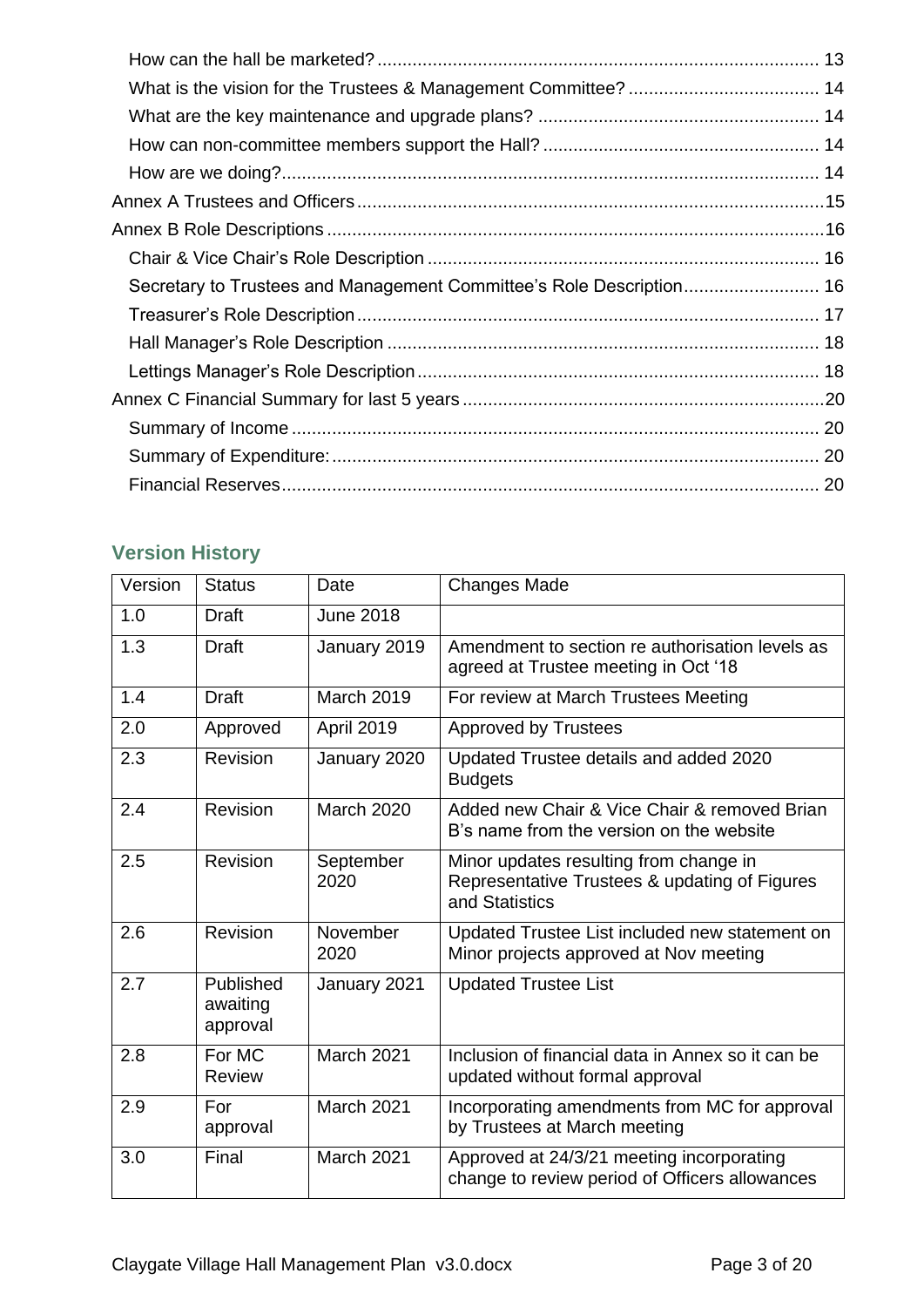# <span id="page-3-0"></span>**Introduction**

## <span id="page-3-1"></span>**What is the Claygate Village Hall Management Plan?**

This document was produced by the Claygate Village Hall Management Committee to set out its processes for the management of Claygate Village Hall and strategy for the future.

#### <span id="page-3-2"></span>**Why was the plan produced?**

The purpose of this plan is:

- To provide a basis for the Trustees to define the objectives and management of the Village Hall annually.
- To enable plans to be shared with all parties who have an interest in the Village Hall including the people of Claygate, the Parish Council and the Charities Commission.
- To involve people and groups within the community with the plans for the future.
- To make the most of the facilities provided by the Village Hall.
- To form the basis for bids for grants.
- To make the management more transparent by recording the processes under which it operates.
- To encourage involvement from local people.

#### <span id="page-3-3"></span>**Who was involved in developing the plan?**

The initial draft of this plan was produced by members of the Claygate Village Hall Management Committee in 2018. The plan has been approved by Trustees and is shared with stakeholders via the website.

#### <span id="page-3-4"></span>**How will the plan be reviewed & updated?**

The plan will be reviewed annually at the Village Hall Annual General Meeting (AGM) to ensure that it reflects the views of the Management Committee, Trustees and local people. Annexes including the figures from Annual Accounts will be updated at this time and as necessary.

The plan will also be reviewed in response to major internal or external changes such as national policy changes or an unexpected event.

#### <span id="page-3-5"></span>**How will the plan be shared with the village?**

The plan will be shared with the local community by making it accessible via the Village Hall website for potential hirers and interested parties to find it.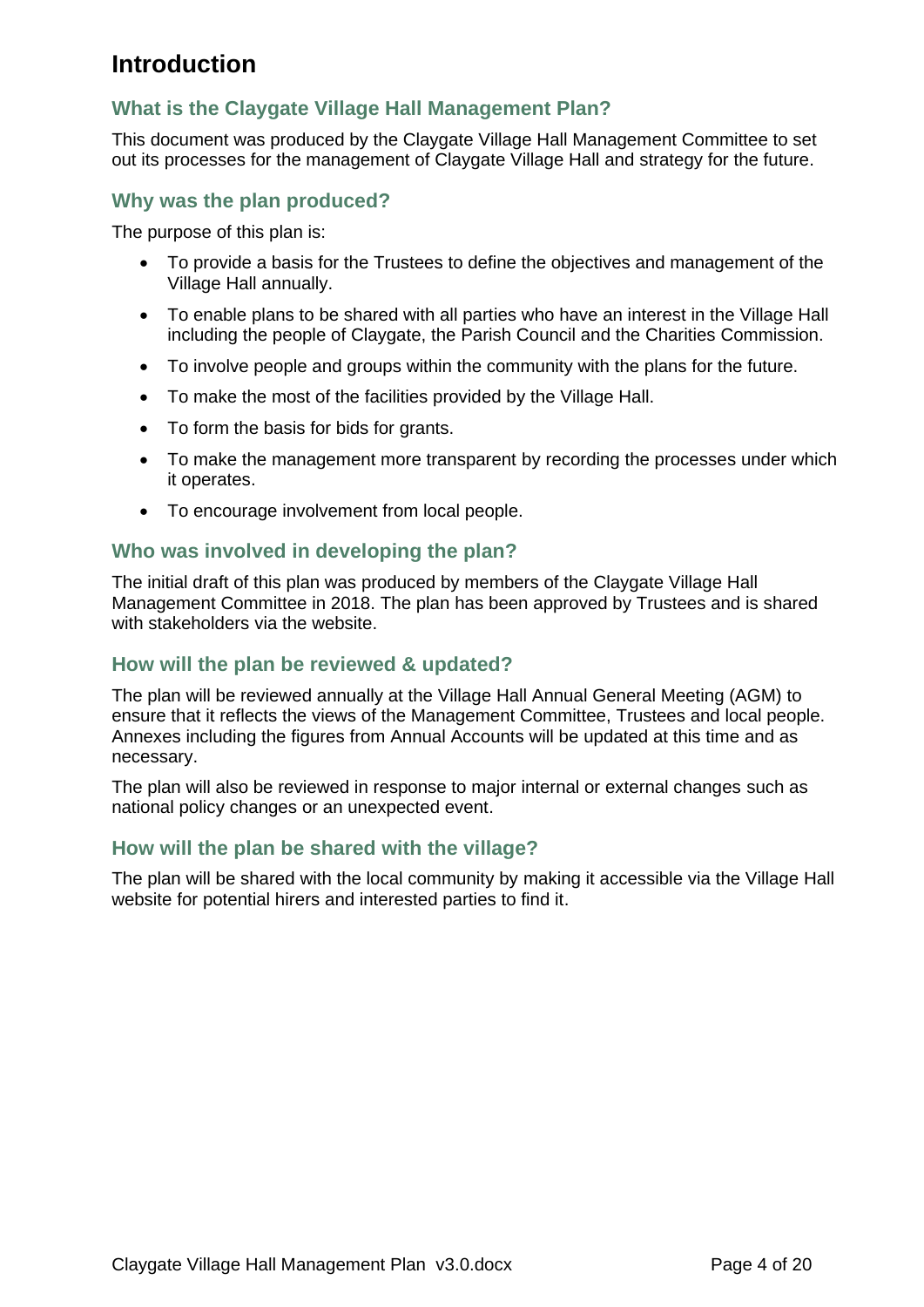# <span id="page-4-0"></span>**Background**

#### <span id="page-4-1"></span>**What is the history of the hall?**

The Claygate Village Hall Association (CVHA) was formed in October 1949 with the aim of providing a venue for Claygate Dramatic Society and 20 other village organisations, societies and clubs to meet. At the time there were halls where community groups could meet, but these were not adequate for the wide range of activities which included children's clinics, indoor sports, dances, whist drives, wedding receptions, jumble sales, exhibitions, drama shows, parties, concerts, dinners, auctions, sales of work, meetings etc.

The CVHA bought the main plot of land from the British Legion for £650 in1949*.* The Church Commissioners and War Office added to the site giving enough space for a hall and car park. Funds were raised and donated over the next 9 years with the foundation stone being laid finally on 13th December 1958 and the hall opening in June 1959.

(Information taken from Matthew Peebles Claygate Book)

#### <span id="page-4-2"></span>**Who is responsible for the hall?**

Claygate Village Hall Association became a registered charity (Number 305007) under a Charity Commission Scheme dated 21st February 1997 which superseded the original Declaration of Trust dated 20<sup>th</sup> July 1959. An electronic copy of the Scheme is provided to Trustees and Officers and is available on request. The CVHA Board of Trustees is responsible for the hall and elects a Chair and Vice Chair who head up the Management Committee which is responsible for the day to day running of the hall.

#### <span id="page-4-3"></span>**What is the purpose of the hall?**

The Scheme states that the land and building shall be held in trust:

"For the use of the inhabitants of the Parish of Claygate and the neighbouring area without distinction of political, religious or other opinions, including use for meetings, lectures and classes, and for other forms of recreation and leisure-time occupation, with the object of improving the conditions of life for the said inhabitants".

Shortly after the opening of the Hall, it was agreed that the Hall could be hired to local groups and organisations, so as to assist with its funding, provided that this did not conflict with its availability for its members. Over time this use has become dominant in terms both of funding and time. Whilst this leaves little scope for accepting further bookings, most of these hirers depend on serving residents of Claygate who are therefore Hall members entitled to use of the Hall.

#### <span id="page-4-4"></span>**Where can I find out more?**

During its lifetime the CVHA has published two booklets pictured below.

The first is a gold covered paperback published in 1953 and there are still a few copies about. The second is shorter summary and was published in around 1986. In addition there are 2 pages in Malcolm Peebles' Claygate Book devoted to our Village Hall.



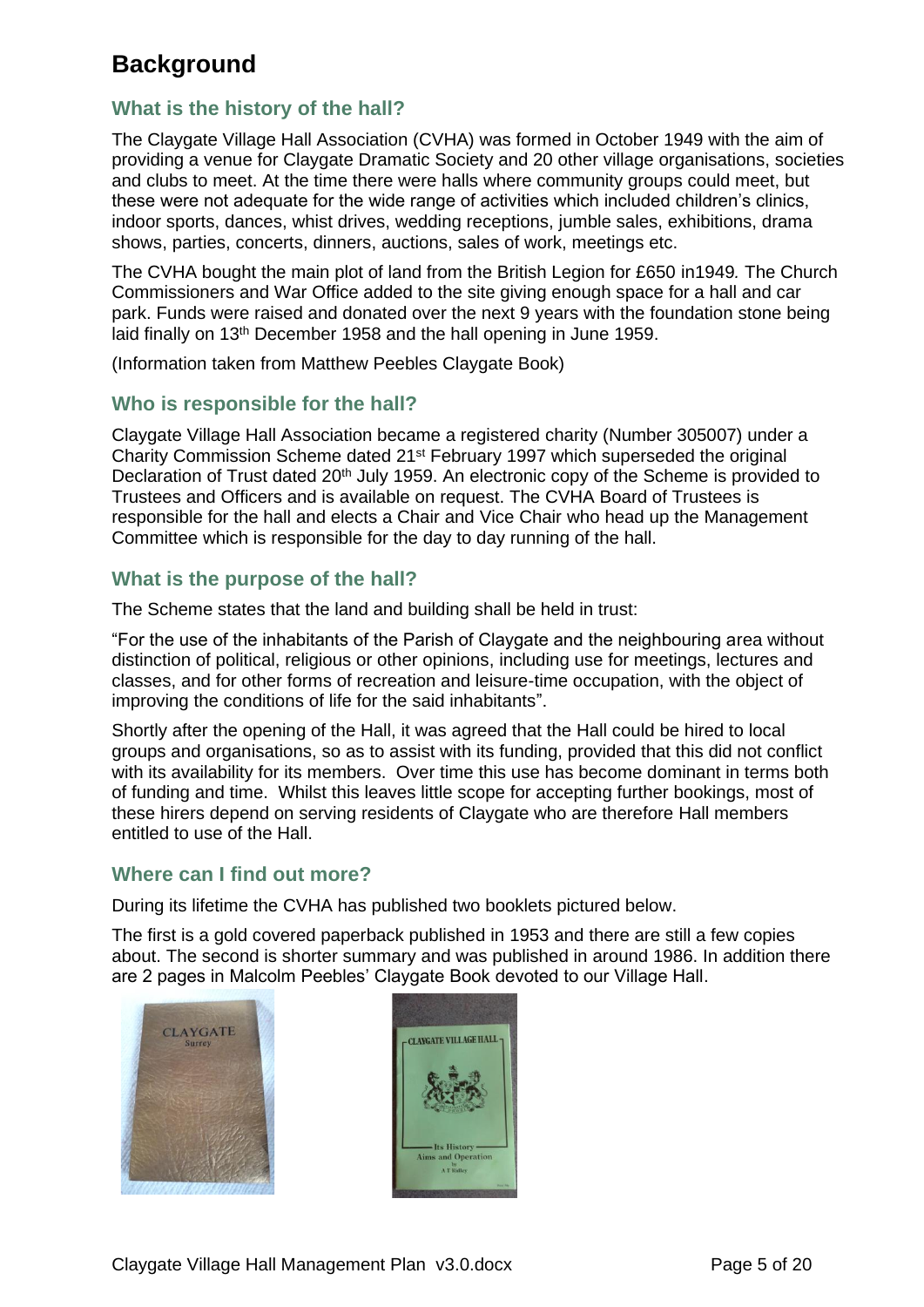# <span id="page-5-0"></span>**Trustees of the Village Hall**

### <span id="page-5-1"></span>**How are Trustees appointed?**

Trustees are appointed annually at the AGM. The Board of Trustees is governed by rules laid down in the Charity Commission Scheme dated 21st February 1997 provided in hard copy at the time but now converted to an electronic format. This states that the Board will contain up to 14 Trustees, 6 being elected, 8 nominated as representatives by organisations using the hall, and up to 3 being co-opted during the year.

### **Elected Trustees**

Up to six members elected at the AGM (aka Community Trustees)

[Note: the original number of 3 quoted in the Scheme was increased to 6 by a resolution put forward and approved at the AGM held on 27<sup>th</sup> May 2010 and recorded in the minutes.]

#### **Representative Trustees**

The following organisations are currently represented:

- One member nominated by Claygate Dramatic Society
- One member nominated by Claygate Village Women's Institute
- One member nominated by Claygate Gardening Society
- One member nominated by Claygate Flower Show Association.

[Note: the organisations listed in the Scheme change from time to time, this list reflects the current composition and will be amended as necessary by agreement at the AGM.]

#### **Co-opted Trustees**

Up to three members co-opted onto the Board by existing members.

[Note: the Scheme states that each appointment of a Co-opted Trustee shall be made at a meeting of the Board to take effect from the date of the meeting.]

#### <span id="page-5-2"></span>**What are the responsibilities of the Board of Trustees?**

The Trustees are responsible for:

- Ensuring that the Village Hall is run in accordance with the Scheme and the requirements of the Charities Commission.
- Ensuring that the Village Hall is run in compliance with all relevant laws and regulations.
- Setting up an executive Management Committee.
- Consulting the local community about plans for the Village Hall.

The Trustees are required by the Scheme to hold an AGM in May/June each year at which the annual accounts are presented, and performance for the last year is reviewed and future plans outlined. The AGM is open to the members of the public who live in the Parish of Claygate.

A list of Trustees, their roles and date of joining are provided as an Annex to this document.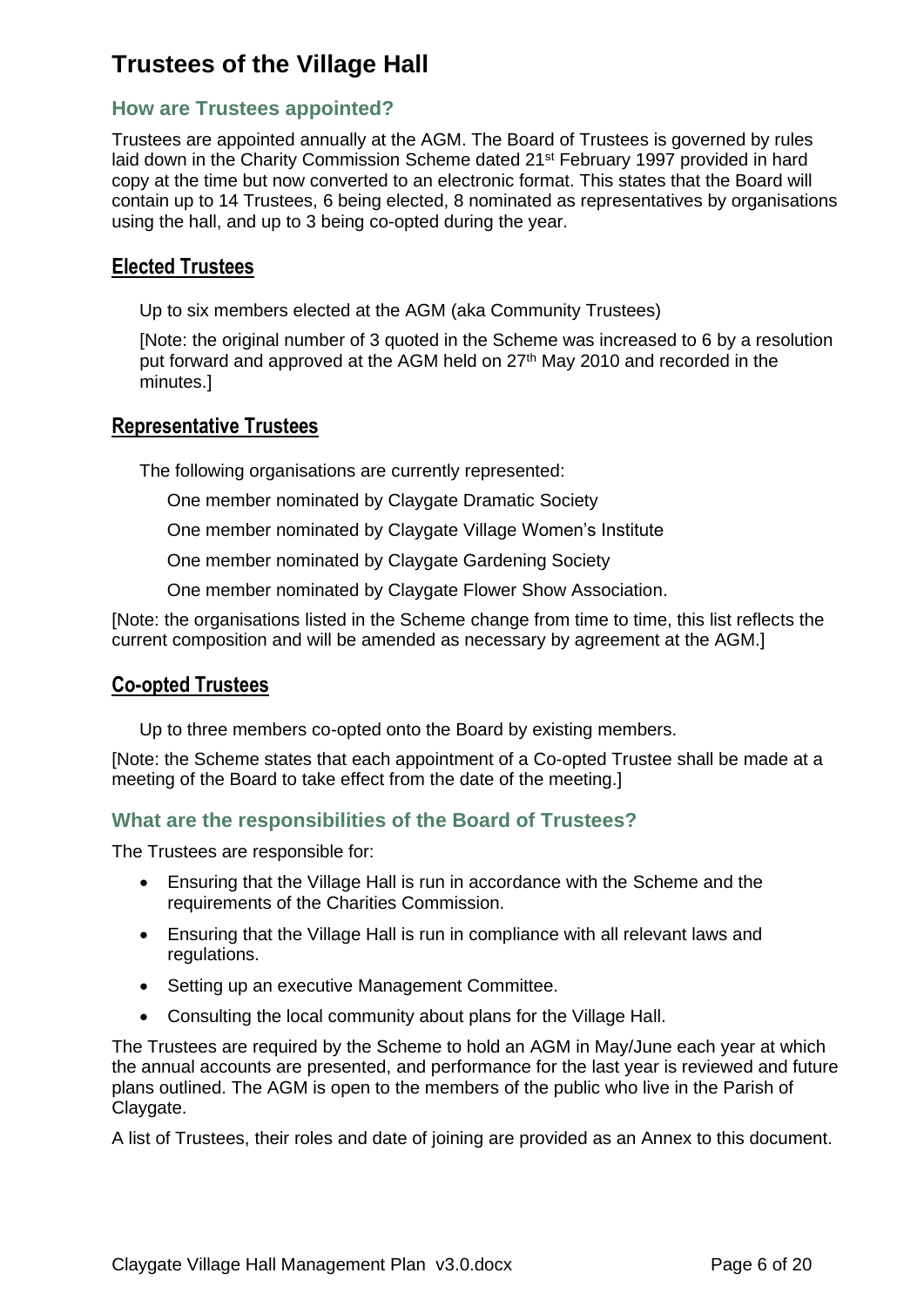# <span id="page-6-0"></span>**Management Committee**

## <span id="page-6-1"></span>**How is the Management Committee formed?**

The Management Committee re-forms annually, at the Trustees meeting following the AGM. The Trustees appoint a Chair and Vice Chair who in turn appoint officers as committee roles become vacant.

#### <span id="page-6-2"></span>**What are the responsibilities of the Management Committee?**

The Management Committee is responsible for:

- Coordinating use of the hall.
- Organising housekeeping, maintenance, repair and improvement of the Village Hall and its grounds.
- Managing the finances of the Village Hall and paying debts incurred in the running of the hall.
- Ensuring that the Village Hall is run in compliance with all relevant laws and regulations.
- Developing and reviewing policies as required.
- Organising the AGM (see individual responsibilities below) and two ordinary general meetings of the Board, annually.
- Holding regular management meetings to ensure the smooth running of the hall.
- Providing minutes of meetings to the Trustees.
- Carrying out risk assessments to ensure the building and its environs are safe and free from actual and potential hazards to users. To be undertaken 3 times a year, as close to the Trustees' meetings as possible.

#### <span id="page-6-3"></span>**What are the roles of those on the committee?**

The current committee comprises the following roles:

- Chair
- Vice-Chair
- Treasurer
- Secretary
- Lettings Manager
- Hall Manager

#### <span id="page-6-4"></span>**What are the responsibilities of each committee role?**

These are presented fully in Role Descriptions which are an Annex to this document. In summary the officers are as follows:

- **Chair**: Chairs all committee meetings and the AGM. Provides overall leadership and guidance to the committee. This is fulfilled by a trustee elected at the first Trustees meeting after the AGM
- **Vice-Chair**: Deputises for the Chair. A trustee elected at the first Trustees meeting after the AGM
- **Treasurer**. Responsible for producing the annual accounts, presenting them at the AGM and submitting annual returns to the Charity Commission. Responsible for all day-today financial transactions including paying of bills owed by the hall.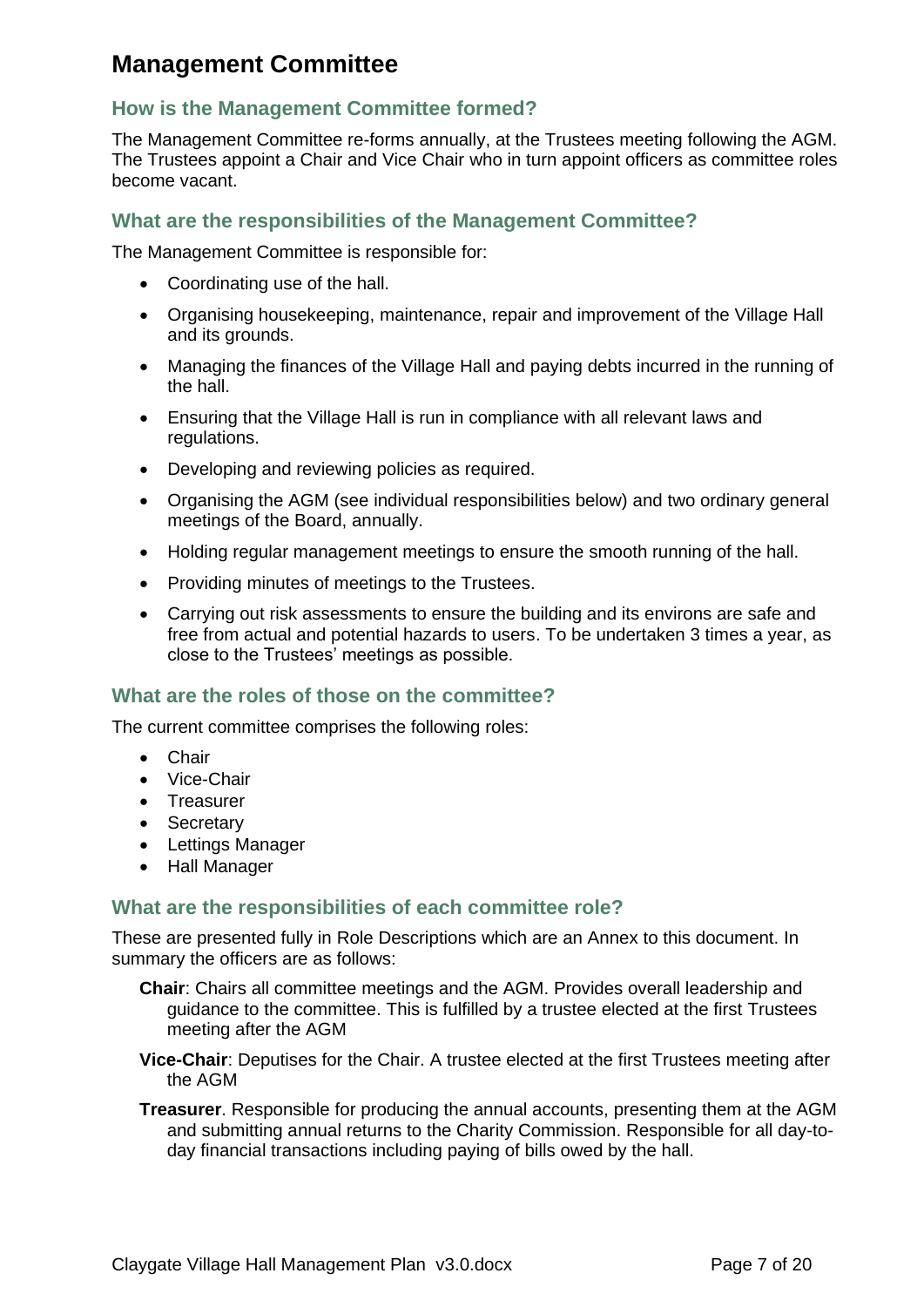- **Secretary**: Responsible for recording all meetings and sharing information between the Trustees and Officers. Responsible for compiling and sending all general correspondence as and when required.
- **Lettings Manager**: Responsible for maintaining the calendar of hall bookings, handling enquiries from those interested in making bookings and arranging all bookings upon request. Sending out invoices to hirers and recording and passing to the Treasurer, any deposits and booking fees received.
- **Hall Manager**: Responsible for maintenance of the hall and keeping the Building Maintenance Plan with contact details for all suppliers.

All officers work together to support all activities relating to the running of the hall.

#### <span id="page-7-0"></span>**How frequently does the Management Committee meet?**

The committee aims to meet every 5-6 weeks, subject to a minimum frequency of once every three months as defined by the Scheme. Ordinary meetings are held, usually in the Committee Room at the Hall, to review actions, plan, monitor finances, monitor bookings, keep on top of maintenance and health and safety matters.

Ordinary committee meetings are not held in public. All meetings are minuted by the Secretary, circulated for comment within the committee and then circulated to the Trustees.

### <span id="page-7-1"></span>**How do the Management Committee liaise with the Board of Trustees?**

In addition to the circulation of draft minutes after every MC meeting, the Chair and Vice-Chair, as Trustees themselves, represent the Board and, with assistance from the Secretary, are responsible for maintaining a sound relationship with them. This is in part achieved by the maintenance of this plan.

#### <span id="page-7-2"></span>**How are Officers Appointed?**

All officers (Lettings Manager, Hall Manager, Secretary & Treasurer) are appointed by the Trustees either as a result of a direct recommendation or of an advertisement as appropriate. If necessary, individuals will be interviewed by the Chair and Vice Chair to determine suitability for the role. Appointments will be ratified at the next Trustees meeting. However, a Trustee may offer to fulfil one of these roles on a voluntary basis.

#### <span id="page-7-3"></span>**How are Officers Remunerated?**

All officers (Lettings Manager, Hall Manager, Secretary & Treasurer) are offered a remuneration for their service to the Village Hall which they may choose to accept or not.

These honorarium payments will be reviewed by the Trustees annually or as and when necessary, for example when there is a need to make a new appointment, and it will be made clear to officers on their appointment that they are expected to register themselves as self-employed in order to pay tax and National Insurance on these payments. This was minuted under Item 2 of the minutes of the Trustees meeting of 31 Mar 2011.

#### <span id="page-7-4"></span>**What links are there to the village and local groups?**

The Board of Trustees includes representatives from local groups and the community as required by the Scheme.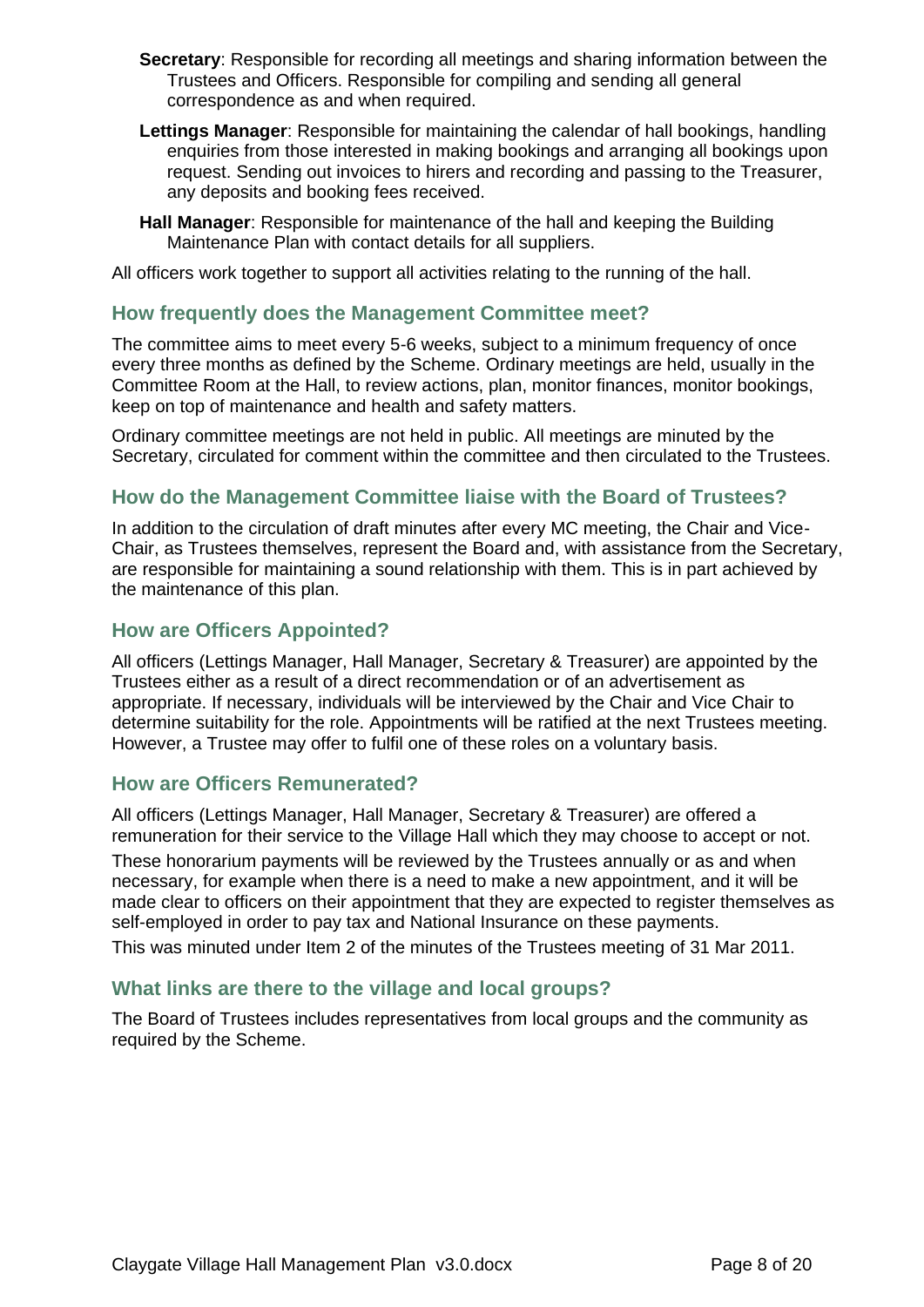# <span id="page-8-0"></span>**Historical Perspective**

#### <span id="page-8-1"></span>**Who uses the hall?**

Claygate Village Hall is one of three halls in Claygate, Holy Trinity Church Hall and the Community Centre being the other two. Of these only the Village Hall has full stage facilities including a fully rigged stage lighting and sound system with a control gallery, storage for scenery flats and changing rooms.

We have two halls available, one large hall with a stage and one small hall as well as a committee room for small meetings.

We have two types of user:

• **Regular**: Approximately 20 plus regular users use the two halls and committee room on a daily, weekly, monthly quarterly and annual basis for classes, meetings, talks and demonstrations. Of these regular users there are a number who use the stage facilities for shows and demonstrations as well as the two halls for training and rehearsals as shown below:

#### **Users include**

- o Claygate Village Women's Institute
- o Gardening Society
- o Parish Council
- o Village Hall Management Committee
- o Montessori Playgroup
- o Election Polling Station

#### **Stage Users include**

- o Claygate Dramatic Society
- o Impact Dance Studio
- o MM DanceCraft
- o Surrey Singing School
- o Claygate Arts Festival
- o Elmbridge U3A
- **Ad-hoc users**. People who hire the halls for special events such as family and children's parties.

The halls are available for hire 7 days a week, 52 weeks a year, except for one week, usually in August, when regular maintenance work takes place.

An analysis of hall use in 2016/17, showed roughly a 9:1 ratio between regular and ad-hoc users and 3:1 ratio between non-stage and stage users.

The Music Festival as a bi-annual event is not classed as a regular user.

Many ad-hoc users do use the stage in the course of private parties, band practice etc. however the invoices are silent on this point.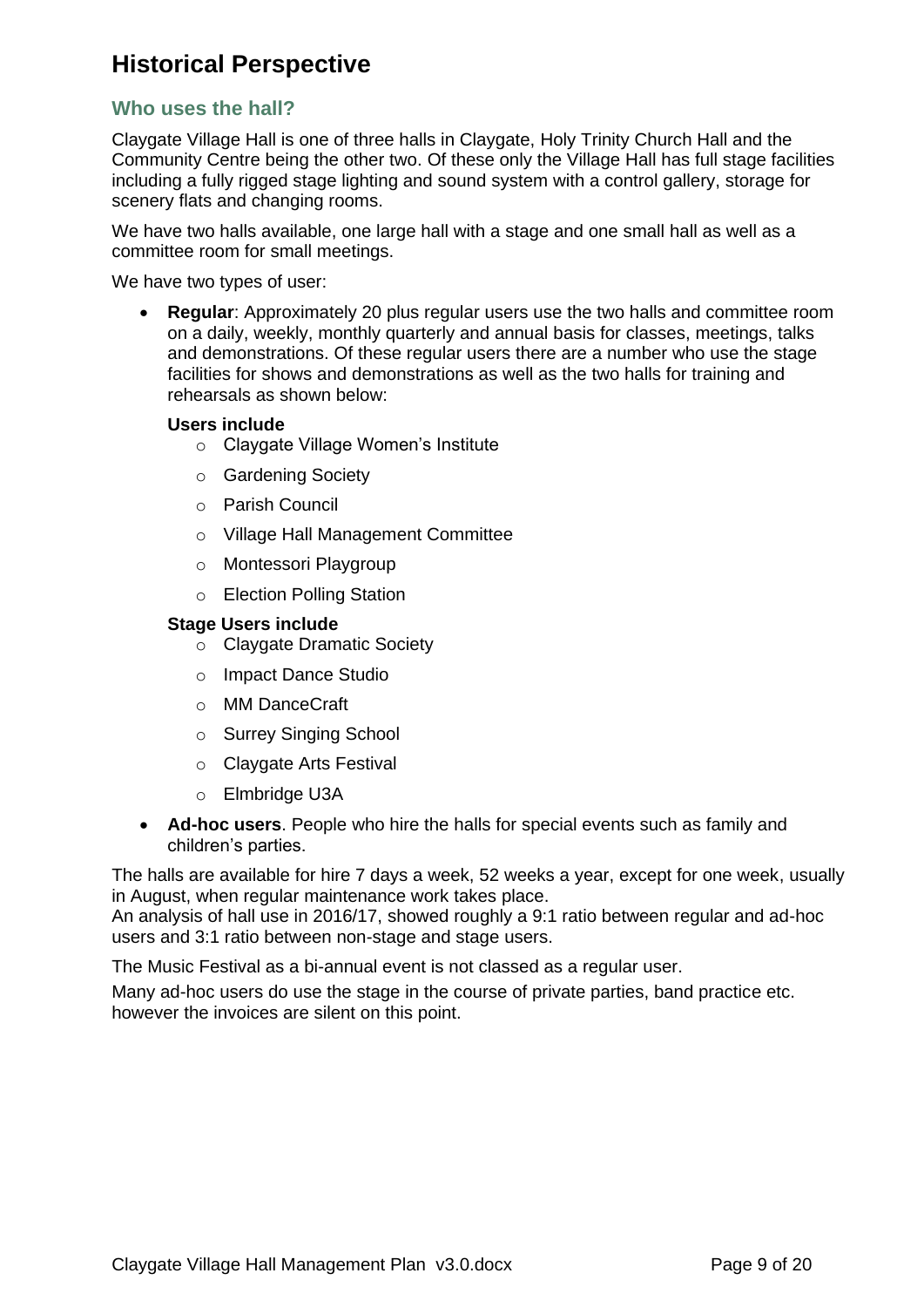# <span id="page-9-0"></span>**Financial Aspects**

### <span id="page-9-1"></span>**What are the sources of income for the hall?**

All of our income comes from hirers apart from interest on our savings, occasional donations, grants and the odd sale of items.

Income from lettings is usually between £50K and £60K with other sources providing an additional £3-4K on average. Actual figures can be seen in the annual accounts which are available on the Charity Commission website at [https://register-of](https://register-of-charities.charitycommission.gov.uk/charity-search/-/charity-details/305007)[charities.charitycommission.gov.uk/charity-search/-/charity-details/305007](https://register-of-charities.charitycommission.gov.uk/charity-search/-/charity-details/305007)

#### <span id="page-9-2"></span>**What are the main areas of expenditure for the hall?**

A table summarising expenditure for the last 5 years is included in Annex C and will be updated every year once the Annual Accounts are approved. In summary, the biggest outlay is usually on Maintenance and renewal of essential items.

### <span id="page-9-3"></span>**What are the financial reserves of the hall?**

Our goal is to maintain a sufficient level of reserves to cope with major income losses from the loss of major hirers. We consider a conservative level of Reserves should be 18 monthsworth of letting income. Further information on this is included in Annex C.

#### <span id="page-9-4"></span>**What key improvements have been made to the hall?**

The key improvements which have been implemented in the last twenty years are:

- The installation of automatic doors
- 2003/4 Operation Facelift saw the installation of double glazing
- The building of a single storey rear extension in 2009/10
- In 2011 The foyer was subject to renovation
- During 2016 & 2017 the rigging over the stage which supports the lights was upgraded to meet regulatory requirements
- 2016/17 substantial improvements to the rear outside area for use by the Montessori playschool
- 2017 Installation of Audio Visual Facility for projection of slideshows etc.
- 2018 Lighting improvements
- 2019 Installation of short-throw projector for performances
- 2020 Replacement and Refurbishment of all Toilets

#### <span id="page-9-5"></span>**How do we budget for improvements?**

Up until 2015 CVHA had a steady surplus and where large expenditure was needed (such as Operation Facelift) a grant was forthcoming. Since then, capital expenditure has increased but hire fees have only been increased by RPI. During 2016/17 it became clear that future improvements would need to be identified and planned more formally following the appointment of a new Treasurer.

Thus, from January 2018 the Management Committee has adopted a budget process which identifies projects to be targeted in the coming year and demonstrates how they will be funded. In future this will be presented to the Trustees' meeting prior to the end of the preceding year for their approval.

Latest performance against the budget will be presented to Trustees at each meeting to enable them to assess the financial health of the charity.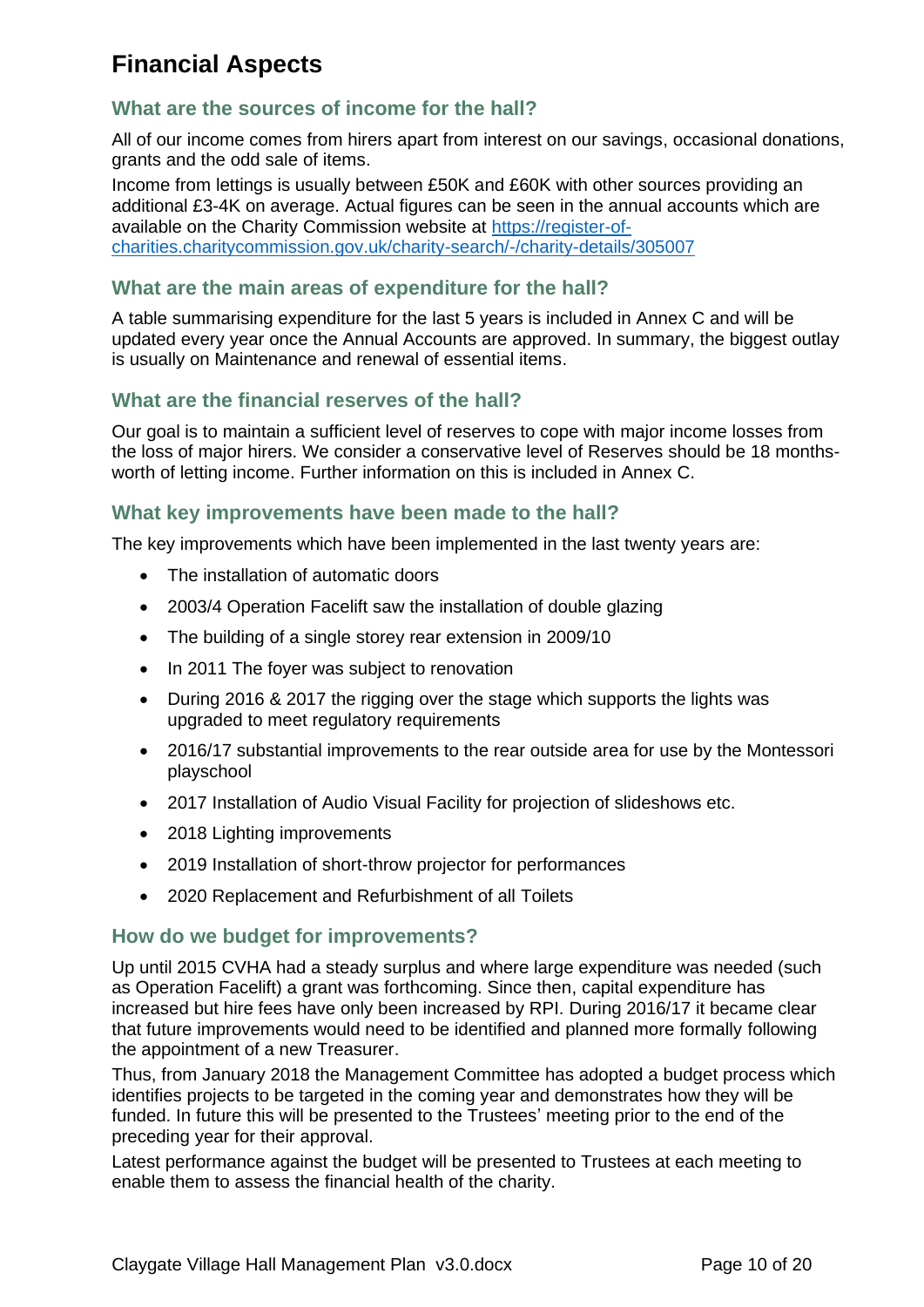# <span id="page-10-0"></span>**What is the process for expenditure on Repairs & Maintenance**

There will be a budget for Maintenance and Repairs against which expenditure will be monitored. The Hall Manager has the authority to commission repairs up to a value of £2000<sup>1</sup> per job as part of normal running of the hall. Examples are replacement of broken windows and toilet repairs.

As far as possible replacement or maintenance costing above the threshold figure will be pre-empted and budgeted for in advance and treated in the same way as a major enhancement (for example replacement of roof). If an emergency arises and an unexpected major repair is required, it may be necessary to call an emergency Meeting of the Management Committee and Trustees or if time-critical, for the Chairman to seek approval for the expenditure via email or phone.

### <span id="page-10-1"></span>**What is the approval process for Capital Expenditure on improvements?**

There will be a budget for Improvements against which expenditure will be monitored. Any work which is an enhancement rather than maintenance or repair of existing assets will be processed as follows.

Anyone wishing to submit a suggestion for improvements should do so by contacting any member of the Management Committee (MC) who will then pass it to the Secretary for inclusion on the Wish List. This will be will be considered under a Standing Item 'Review of Wish List' at the next MC meeting when it and recommendations made for either further research, rejection, postponement or implementation the following financial year. If recommended, a member of the MC will prepare a business case for the enhancement which may be a single side of A4 or a more substantial document depending on the nature of the work.

The aim will be to consider any request within 2 months of notification, if possible.

At the October Trustees' Meeting following examination of performance against budget and review of next year's budget, the Wish List will be discussed and improvements agreed and budgeted for. Any improvements classified as Major will also require a business case to be submitted.

If there are reasons to seek approval for work which has not be been budgeted for, the Management Committee will process it in keeping with authorisation levels detailed below.

## <span id="page-10-2"></span>**What are the Authorisation Levels for Expenditure?**

With the exception of low-cost repairs as referred to above, which the Hall Manager can undertake without approval, all other expenditure will need to be authorised.

For **Minor** projects (those costing between £2000 and £5000) the Hall Manager must seek authorisation from the Management Committee. Ideally there will be two quotations for the work, however where the Management committee agrees that a single quotation is reasonable, this requirement may be waived, with reasons recorded in the minutes of the meeting, which are circulated to Trustees to allow them to comment.

For **Major** projects (those costing £5000 or more), the Hall Manager will prepare a written business case which will be put to the Management Committee and to a subsequent Trustees Meeting for approval. The business case will include at least 2 quotes and where possible more with a full specification of the items being purchased and a recommendation where options are available.

Where the difference between the quotations or estimates is more than 20% of the lower quotation or estimate, the need for a third quotation will be considered by the Management Committee. For example, if the quotes are x and y with x being the lowest then if y-x is > 20% of x, a third quotation Is required.

<sup>&</sup>lt;sup>1</sup> This threshold was increased from £1000 at the meeting dated  $7<sup>th</sup>$  April 2016 (Item 4)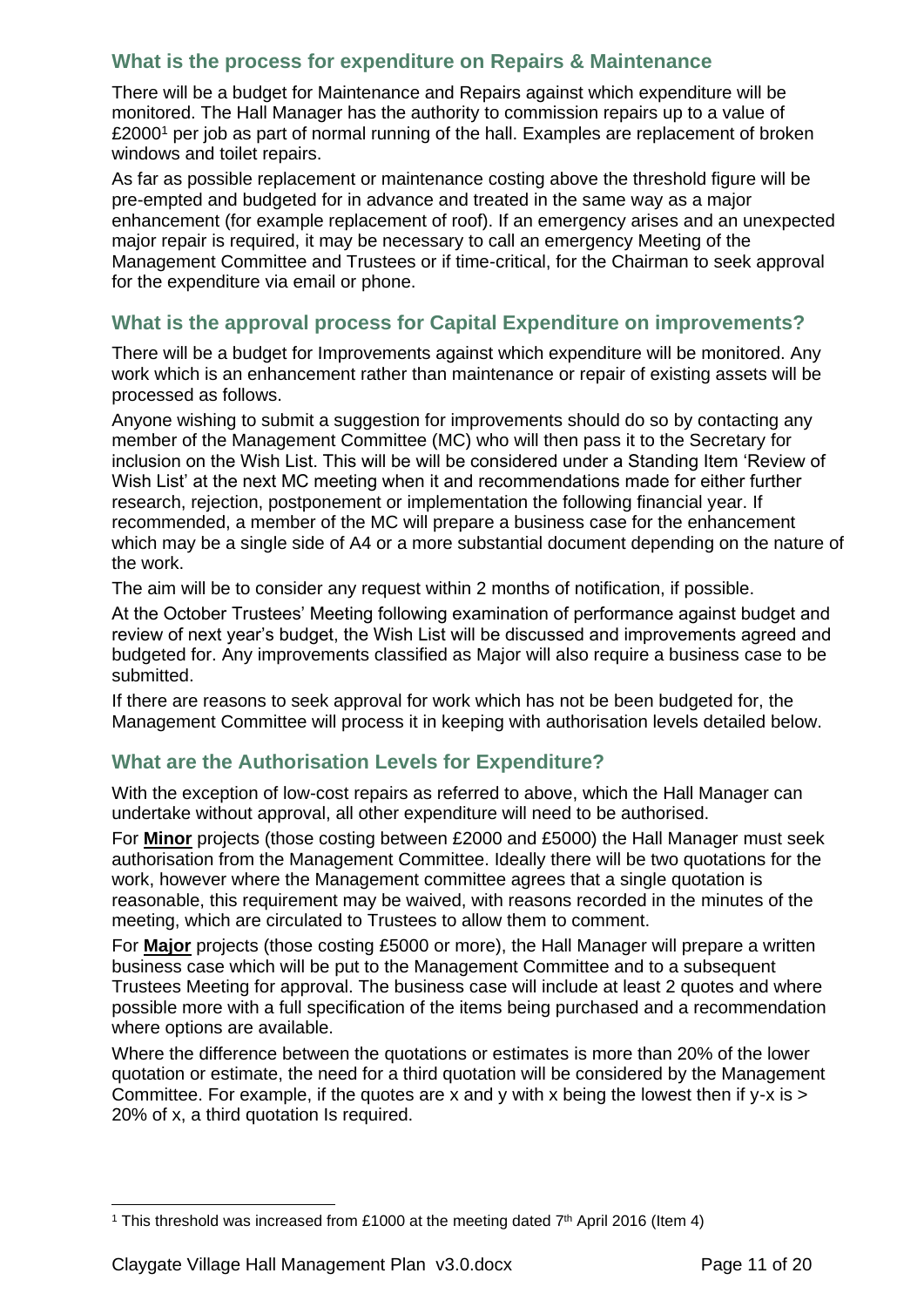|         |                                                     | <b>Maintenance &amp; Repairs</b>                   | <b>Improvements</b>    |                           |  |
|---------|-----------------------------------------------------|----------------------------------------------------|------------------------|---------------------------|--|
| Cost    | Within the budget                                   | <b>Outside the budget</b>                          | Within the budget      | <b>Outside the budget</b> |  |
| <£2000  | The Hall Manager has                                | The Hall Manager will                              | This will have been    | Seek approval from        |  |
|         | the authority to go                                 | seek approval from the                             | approved and the Hall  | the MC (including 2       |  |
|         | ahead with these and                                | MC (which includes 2                               | Manager will therefore | Trustees) who will        |  |
|         | will keep the MC                                    | Trustees).                                         | have the authority to  | add it to the Wish        |  |
|         | informed of progress                                | Trustees will see details                          | spend up to the agreed | List and make             |  |
|         | and costs. Trustees will                            | in the minutes of MC                               | figure                 | recommendations           |  |
|         | see details in the                                  | meetings                                           |                        | to the next               |  |
|         | minutes of MC meetings                              |                                                    |                        | <b>Trustees meeting</b>   |  |
| £2-5000 | The Hall Manager will                               | The Hall Manager will                              |                        |                           |  |
|         | seek approval from the                              | seek approval from the                             |                        |                           |  |
|         | MC either at the next                               | MC (which includes 2                               |                        |                           |  |
|         | MC meeting or if urgent                             | Trustees as Chair & Vice                           |                        |                           |  |
|         | via email.                                          | Chair) will seek approval                          |                        |                           |  |
|         |                                                     | from at least 3 other                              |                        |                           |  |
|         |                                                     | <b>Trustees</b>                                    |                        |                           |  |
| £5000+  |                                                     | The Hall Manager will inform the MC either at the  |                        |                           |  |
|         |                                                     | next MC meeting or, if urgent, via phone or email. |                        |                           |  |
|         | The Chairman will seek authority to go over budget  |                                                    |                        |                           |  |
|         | from the Board of Trustees via an emergency         |                                                    |                        |                           |  |
|         |                                                     | meeting or by phone or email. A simple majority    |                        |                           |  |
|         | of Trustees would be sufficient for approval. In an |                                                    |                        |                           |  |
|         | emergency the Chair (or vice chair) will seek       |                                                    |                        |                           |  |
|         |                                                     | approval for the outlay in writing from at least 3 |                        |                           |  |
|         |                                                     | other Trustees.                                    |                        |                           |  |

The following table shows how this is expected to operate in practice: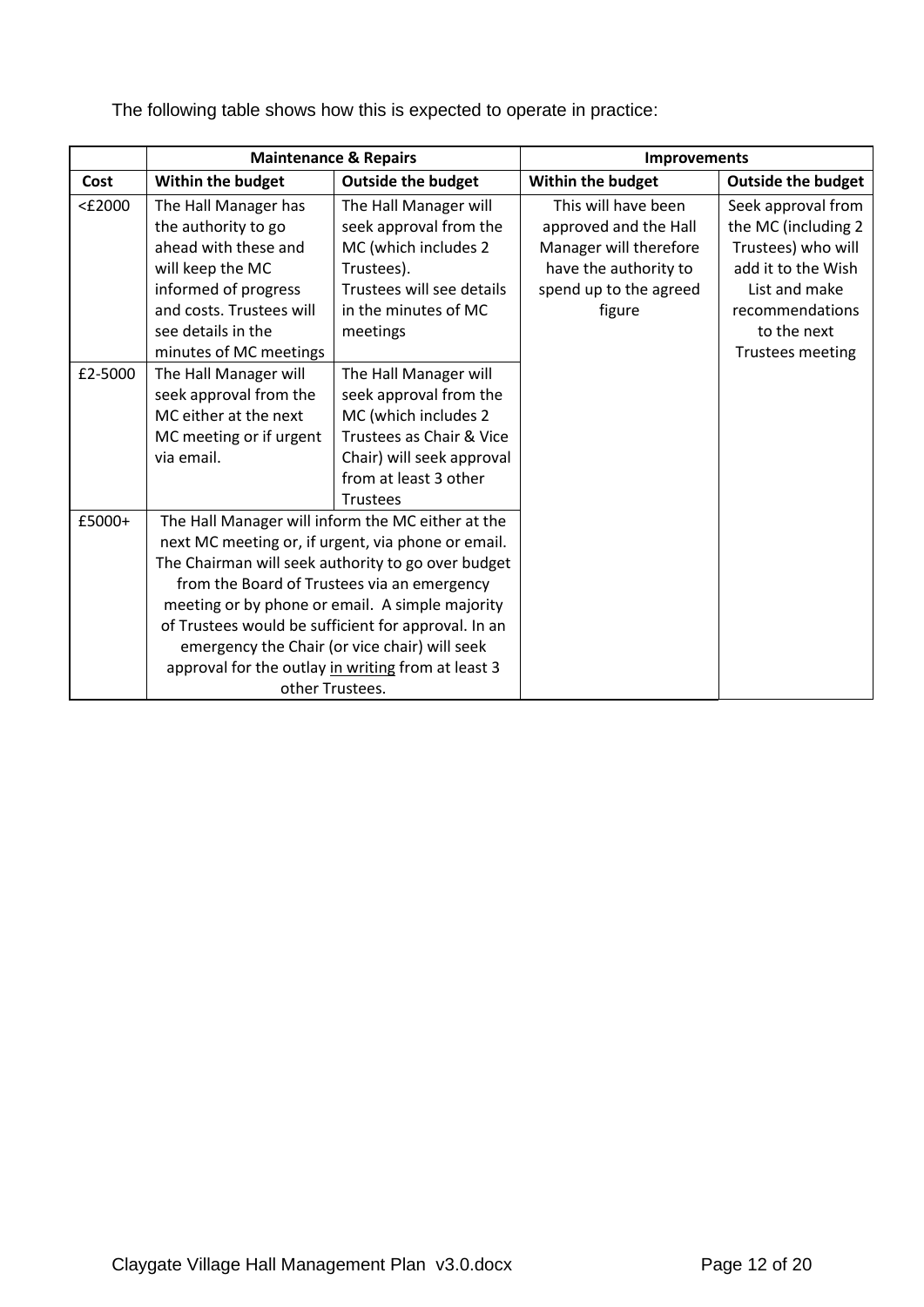# <span id="page-12-0"></span>**Future Vision**

## <span id="page-12-1"></span>**What approach will the committee take to managing the hall?**

The management committee will take the approach of:

- Managing the hall in accordance with the aims laid down in the Scheme.
- Maintaining the hall to at least its current standard.
- Improving the hall to match the changing needs of its current users as funds permit.
- Ensuring that the hall is managed and maintained in accordance with the relevant legislation and regulations.
- Maintaining sufficient instantly accessible funds to be able to meet the day-to-day running costs of the hall, significant annual costs such as insurance premiums and also a contingency fund for unexpected repairs.
- Building up reserve funds for major maintenance and improvement projects. If possible such funds will be deposited in interest-bearing accounts which may require notice of withdrawal.
- Seeking ways of increasing capital for major projects through grants.
- Setting up and maintaining a budget process.
- Maintaining sufficient reserves to cover major losses of hirers, considered to be 18 months income.
- Ensuring all Trustees are fully informed of all actions taken by the committee.

### <span id="page-12-2"></span>**What is our policy on investment?**

Our investment policy is to put all our cash assets into savings accounts with reputable financial companies guaranteed by the FCA. We do not have any investment vehicles other than bank accounts.

#### <span id="page-12-3"></span>**How can income be increased?**

Hirers provide most of the income, which historically exceeds the outgoings. Rates are changed in line with RPI to keep up-to-date. Currently hirers can themselves generate increasing income. Much of this derives from educational and recreational facilities for children and is therefore at risk if public provision of these changes or there are changes to the wider economy.

Grants provide a very useful source of funding for major improvement projects e.g. SITA. Potentially, grants are available from several sources, several of which have been used:

#### <span id="page-12-4"></span>**How can the hall be marketed?**

- **The Village Hall web-site**  This opens up opportunities for commercial concerns to have a link to their business. The web-site could be enhanced by including a page for advertising links
- **Claygate Newsletters**  *The Courier* appears 3 times a year & includes interesting articles but not adverts. *Capelfield News* and the *Claygate Flower Show Programme* are also used to advertise.
- **Trade Directories**  Claygate Village Association periodically produces one.
- **Village Notice boards** to advertise our presence and any relevant activities.
- **Others e.g.** Facebook. Use of social networking sites such as Facebook would need to be considered very carefully as it would need daily work to maintain the presence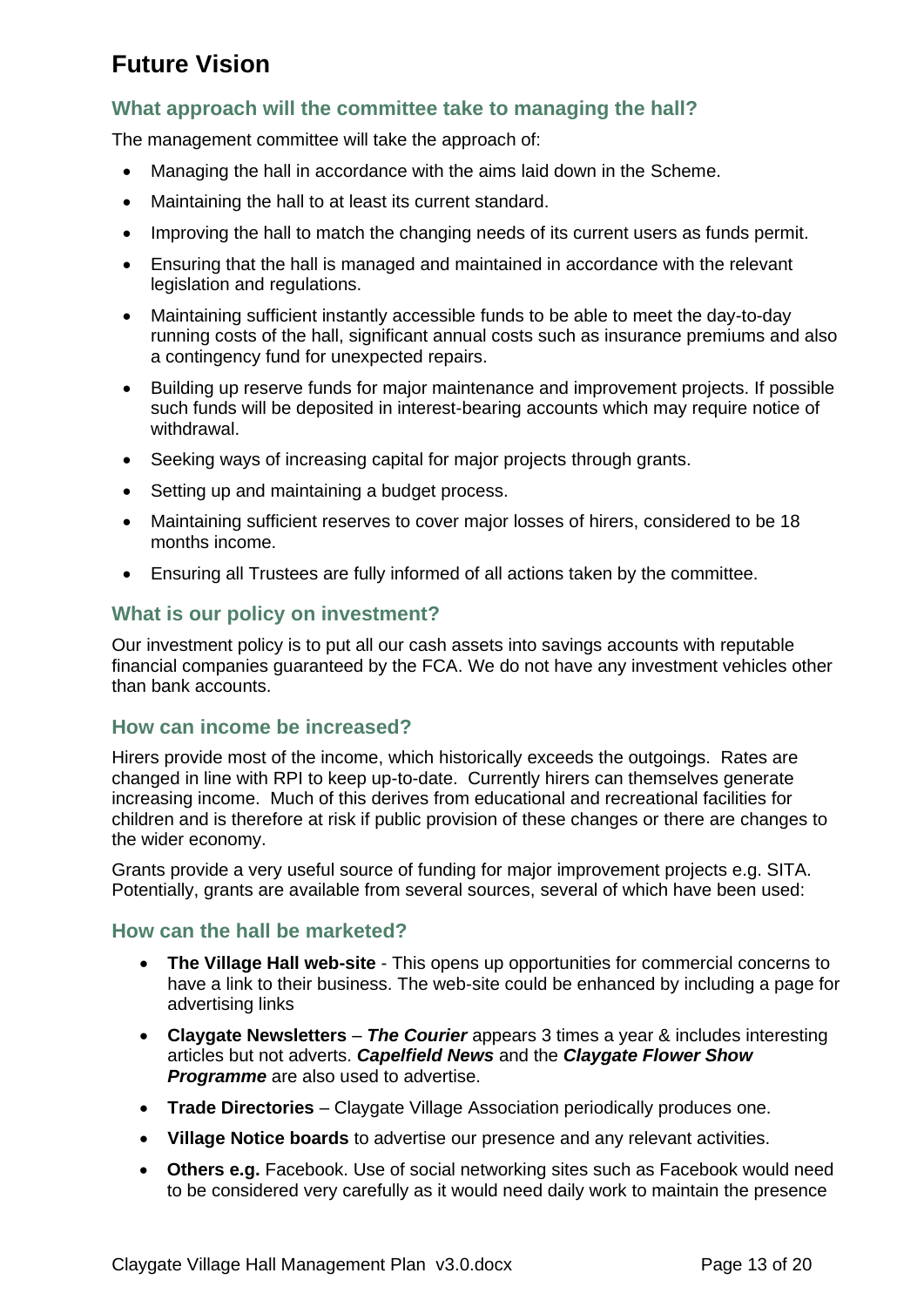and prevent it from becoming out-of-date. The Claygate Network (on LinkedIn) is another option.

## <span id="page-13-0"></span>**What is the vision for the Trustees & Management Committee?**

The main aims of the Management Committee going forward are:

- To provide a long-lasting future-proof asset for the Village.
- To provide a facility for use by residents.

#### <span id="page-13-1"></span>**What are the key maintenance and upgrade plans?**

Plans identified by the Management Committee are as follows:

- Maintain the fabric of the Hall etc. along with upgrade plans
- Maintain the hall to at least its current standard
- Ensure that the hall is managed and maintained in accordance with the relevant legislation and regulations
- Continue to maintain a budget process.

#### <span id="page-13-2"></span>**How can non-committee members support the Hall?**

The committee values the contribution to the running of the hall by non-committee members over many years and will continue to encourage these contributions in the future. The committee's approach will be flexible depending on the work being undertaken.

#### <span id="page-13-3"></span>**How are we doing?**

In order to gauge how well the committee is meeting its objectives, it is desirable to obtain feedback from the relevant parties. Such feedback should be taken into consideration when planning major maintenance or upgrade work. This feedback should be sought from the following:

- Trustees
- Customers
- Villagers (e.g. through a Village Questionnaire)
- Other interested parties, e.g. Parish Council.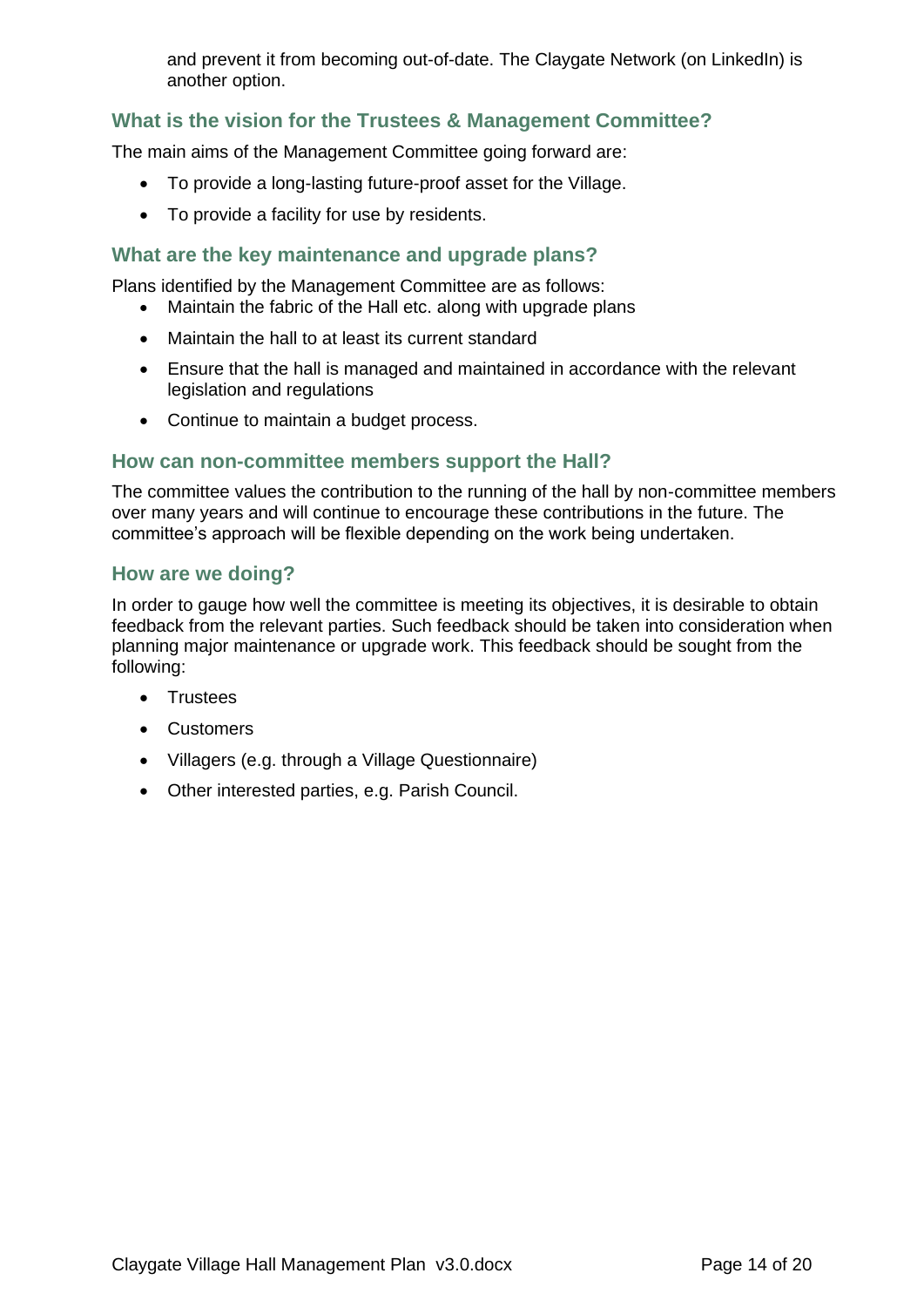# <span id="page-14-0"></span>**Annex A Trustees and Officers**

| <b>NAME OF TRUSTEE</b>                        | <b>REPRESENTING</b>                        | Date Joined        |
|-----------------------------------------------|--------------------------------------------|--------------------|
| Mrs. Sally Williams (Chair)                   | Community                                  | 10/2019            |
| Mr George Marcall                             | Community                                  | 10/2019            |
| (Vice-Chair)                                  |                                            |                    |
| Ms. Rosy Treasure<br>(Secretary) <sup>2</sup> | Community                                  | 10/2020            |
| Mr. John Bamford                              | Community                                  | 10/2015            |
| Mr. Brian Howells                             | Community                                  | 03/2013            |
| Mr. Michael Park                              | Community                                  | 03/2017            |
| Mr Clive Thompson                             | Community                                  | 03/2019            |
| Ms. Susanne Tunnicliff                        | <b>Claygate Flower Show</b><br>Association | Bef 06/2015        |
| Mrs. Belita Charrington                       | <b>Claygate Dramatic Society</b>           | 10/2020            |
| Mrs. Gail Bradford                            | Claygate Village Women's<br>Institute      | 03/2017            |
| Mr Steve Fleming <sup>3</sup>                 | <b>Claygate Gardening Society</b>          | 03/2019            |
| <b>NAME OF OFFICER</b>                        | <b>ROLE</b>                                | <b>Date Joined</b> |
| Mr. Tony Woolhead                             | <b>Hall Manager</b>                        | 06/2014            |
| <b>Mrs. Katie Ernest</b>                      | Lettings Manager                           | 09/2017            |
| <b>Mr. Michael Elliott</b>                    | <b>Treasurer</b>                           | 03/2017            |

<sup>2</sup> Rosy joined as a voluntary officer in 03/2016

<sup>&</sup>lt;sup>3</sup> Steve is also designated as Safeguarding Officer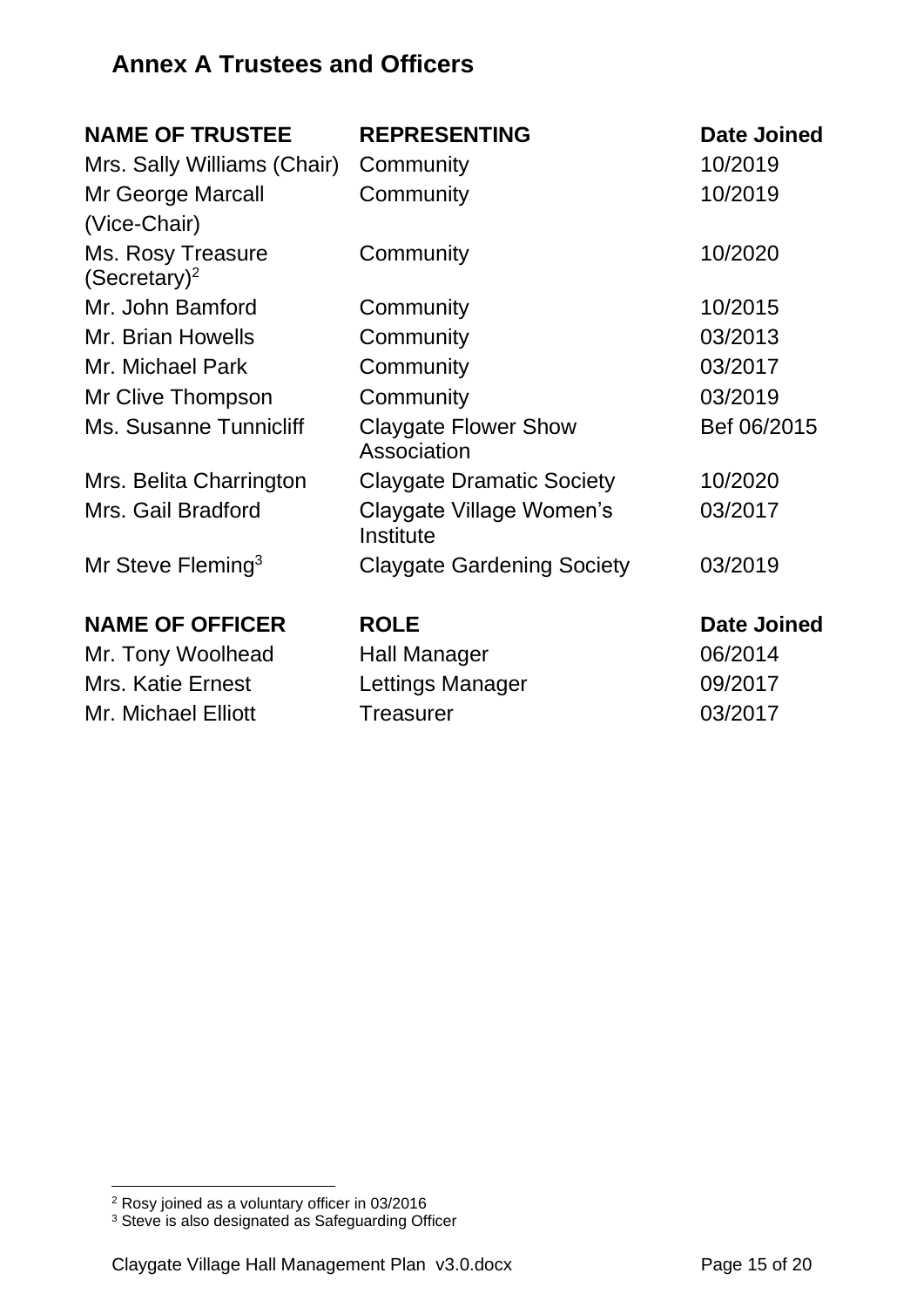# <span id="page-15-0"></span>**Annex B Role Descriptions**

## <span id="page-15-1"></span>**Chair & Vice Chair's Role Description**

The Chair and Vice chair (when deputising) are the members of the Management Committee with responsibility for representing the Trustees in relation to the day to day running of the Hall. They are elected annually at the final Trustees meeting of the year, usually held in October or November.

### **Chair's Responsibilities are as follows:**

- Chairing all meetings of the Management Committee and Trustees including the AGM
- Agreeing the Agenda for Management Committee meetings
- Ensuring the Management Committee meets regularly as necessary
- Ensuring Trustees Meetings are scheduled as necessary
- Ensuring all policies are adhered to
- Ensuring fellow Trustees are informed as necessary
- Reviewing and approving all minutes
- Providing leadership and guidance to the committee
- Dealing with any complaints as necessary

## **Vice Chair's Responsibilities are as follows:**

• Deputising for the Chair as and when required

## <span id="page-15-2"></span>**Secretary to Trustees and Management Committee's Role Description**

The Secretary is responsible for arranging and recording meetings of the Management Committee (MC) and Trustees and ensuring that the Trustees are informed sufficiently in order to meet their obligation as charity trustees.

#### **Secretary's Responsibilities are as follows:**

In relation to the Management Committee the Secretary will

- attend and minute meetings of the Management Committee (MC). Minutes will be drafted, circulated to the committee for comments, amended as necessary and once agreed circulated in Draft to the Trustees. A paper copy will be presented for signing at the next meeting and will then be filed.
- keep a note of items referred to at Management Committee Meetings and where ratification is needed, add them to the Agenda for the next Trustees' Meeting and likewise ensure that items raised for action or discussion at a Trustees' meeting are addressed in the following MC meeting

In relation to the Trustees the Secretary will:

- arrange, attend and minute meetings of the Trustees in April, June and October or thereabouts, the June meeting being the AGM
- ensure that these meetings enable Trustees to
	- receive up to date reports from the Officers,
	- discuss the financial position of the Charity
	- discuss major proposals put forward by the MC and make a final decision
	- raise items with Officers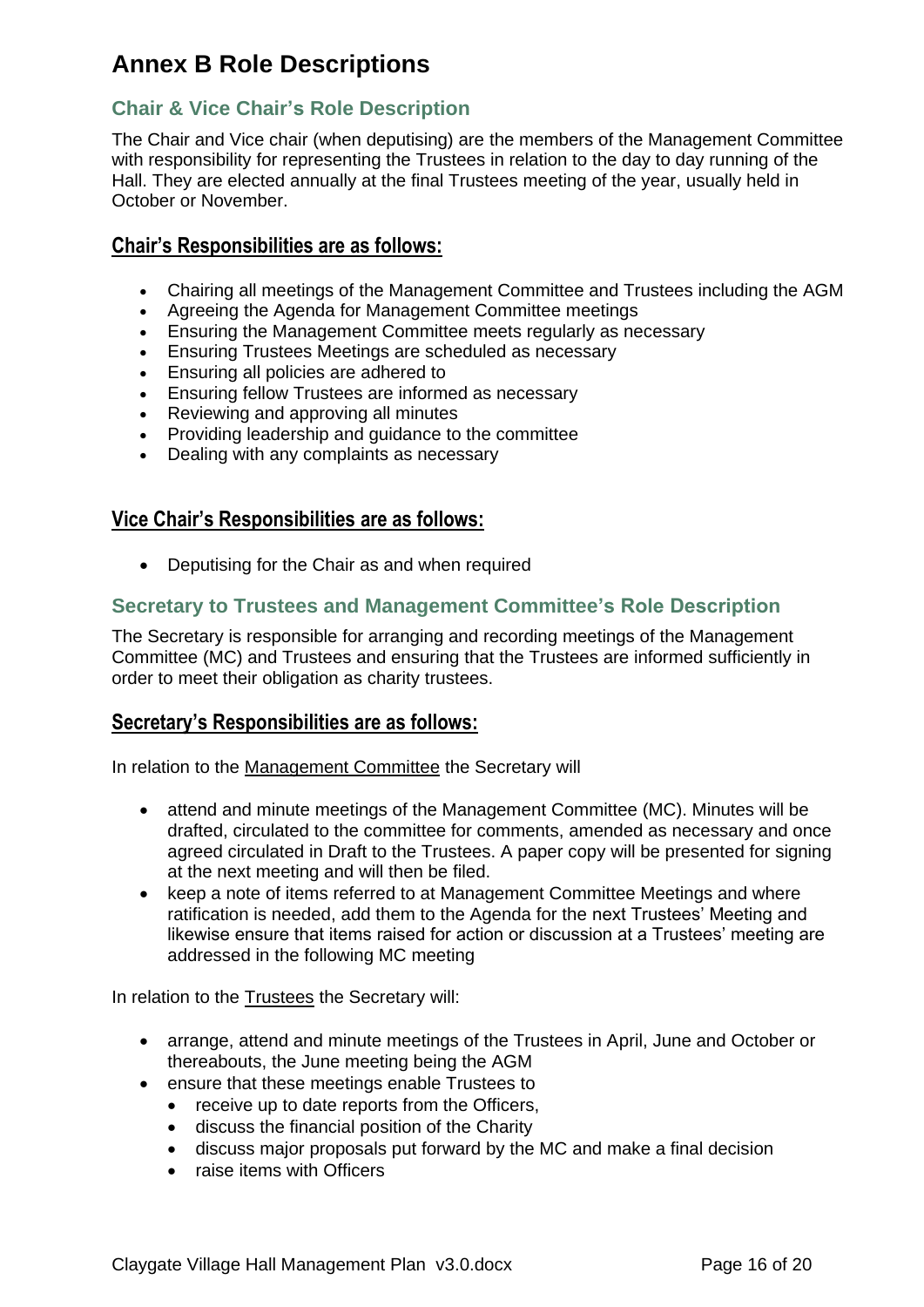- approximately one month before each meeting, offer a draft agenda to the Chair for approval and once agreed, circulate it to Trustees with minutes of the previous meeting.
- ensure minutes are drafted, circulated to the Chair and Vice Chair for comments, amended and once agreed filed for circulation with the Agenda of the next meeting. A paper copy will be presented for signing at the next Trustees' meeting and will then be filed. [If there are no follow-up items a standard Agenda will suffice]
- ensure that new Trustees are given all the information needed to enable them to sign the Declaration of Acceptance and Willingness
- co-ordinate production of the Annual Review and Accounts liaising with Officers to provide input, to ensure it is available ahead of the AGM.
- ensure policies are reviewed regularly and updated as necessary.

In relation to the Village Hall website

• ensure any updates required are implemented.

## <span id="page-16-0"></span>**Treasurer's Role Description**

The Treasurer is the member of the Management Committee with responsibility for ensuring that the financial aspects of the Claygate Village Hall Association are kept in order in accordance with its charitable status.

#### **Treasurer's Responsibilities are as follows:**

- To maintain the books of accounts for the Village Hall
- To manage and monitor the current account held with the Charities Aid Foundation (CAF)
- To ensure that creditor's accounts are checked & authorised for payments and payments are made in a timely manner.
- To liaise with the Lettings Manager, to bank cheques received from Hirers in a timely manner. To reconcile all payments received from Hirers against invoices raised and notify the Lettings Manager of late payments.
- Produce the Profit & Loss, Balance Sheet, year end Debtors & Creditors.
- To ensure that the reserves of CVHA are kept in accounts guaranteed by the Financial Services Compensation Scheme.
- To monitor the interest received on reserves of the CVHA.
- Prepare the Annual Accounts commentary for Trustees and Financial Review report for the Annual Review and Accounts
- To submit the Trustee's Annual Report to the Charity Commission.
- To prepare financial reports for Management Committee, Trustees Meeting and the AGM.
- To prepare a budget for presentation to the Trustees meeting held in the autumn.
- Arrange the Annual Independent Examination in April.
- Keep abreast of Charity Commission Policy, Publications & Correspondence.
- Arrange the Charity's insurance.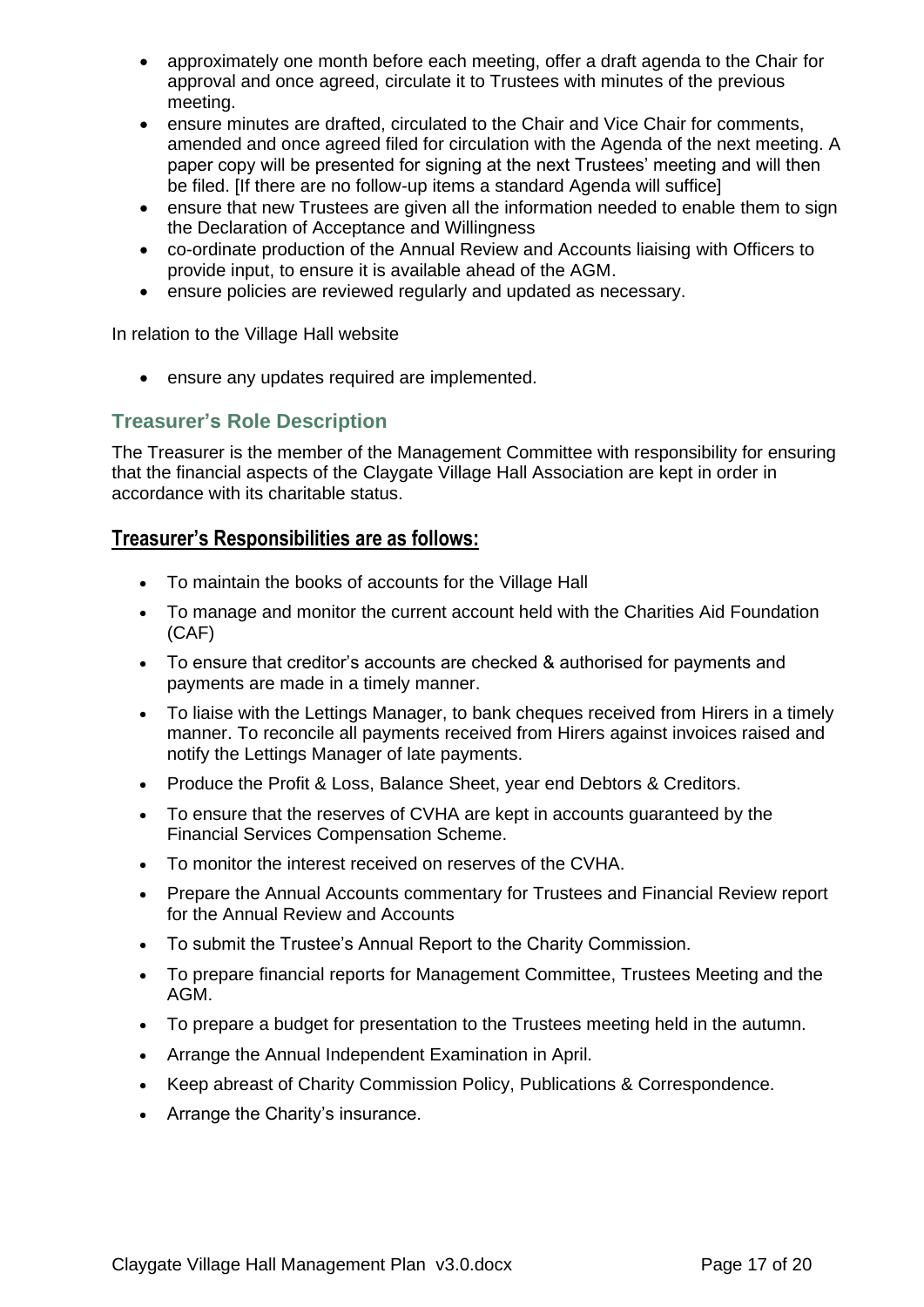# <span id="page-17-0"></span>**Hall Manager's Role Description**

The Hall Manager is the member of the Management Committee with responsibility for maintaining the Claygate Village Hall and recommending and coordinating improvements to the property as required.

### **Hall Manager's Responsibilities are as follows:**

- Maintaining a safe environment with proper lighting, signage, and disability access
- Overseeing security, fire prevention, and other safety systems
- Act as the Hall's Fire Safety Officer
- Maintain the fabric of the Hall ensuring that users are provided with a safe environment
- Ensure provision of proper utilities i.e. Electricity, Gas, Water and Broadband
- Scheduling of both annual servicing and routine building maintenance in conjunction with Lettings Manager
- Routine maintenance arising from Risk Assessments, Defects Log or building inspections
- Contracting professionals for repairs as required and within the agreed budget
- Planning Minor and Major building improvement projects in accordance with agreed procedures as laid out in this plan
- Ensuring that all contractors have the relevant experience, provide a copy of their Health & Safety Policy and Public Liability Insurance for CVHA files, without prejudice to small local contractors
- Overseeing contractors and inspecting completed jobs
- Provision and Monitoring of building maintenance budgets
- Provision of Building Maintenance Plan to include written record of suppliers and contractors
- Checking contractor's invoices and forwarding them to Hall Treasurer
- Scheduling regular janitorial services and maintaining stock of janitorial consumables
- Maintaining stock of crockery and cutlery
- Assisting the Lettings Manager with the provision to Hall users of clear operating instructions for Hall services and equipment
- Resolving complaints, problems, and requests relating to the Hall structure from users
- Assisting with emergency response
- Provision of Hall Managers report to Management Committee meetings, Trustee Meetings and AGM
- Attending where necessary training courses offered by Surrey Community Action and other relevant bodies
- Inspecting the building frequently for signs of damage or wear

#### <span id="page-17-1"></span>**Lettings Manager's Role Description**

The Hall Lettings Manager is the member of the Management Committee responsible for managing all communications with all existing and potential hirers of the Hall.

#### **Lettings Manager's Responsibilities are as follows:**

The Lettings Manager is responsible for

- showing prospective hirers around the Village Hall and attending at the Hall every Saturday morning to deal with queries, feedback etc
- maintaining an electronic bookings diary covering 2 years
- invoicing all hirers.
- circulating monthly bookings to the Hall Manager & Chair
- informing all hirers of any changes in their hiring arrangements.
- managing internal and external notice boards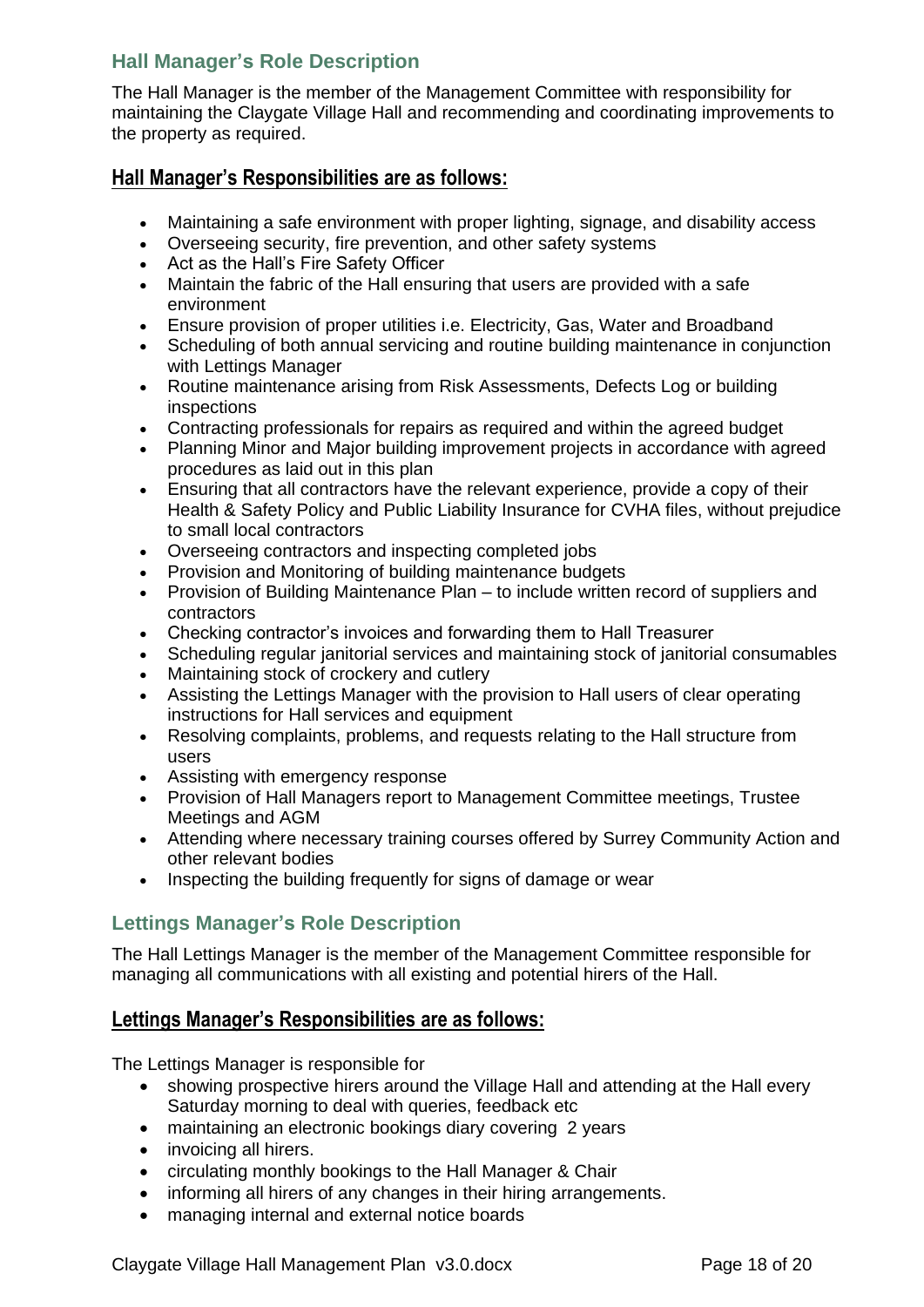- advising the Chair and Vice Chair of any immediate issues concerning the Village Hall and if applicable make entries in the Defects Book
- making a regular report to the Management Committee and Trustees regarding bookings and other matters
- sending out via post or email Hirer Agreements, Terms & Conditions and all relevant paperwork
- ensuring, where necessary, that all relevant Licensing requirements are in place (eg Temporary Event Notices)